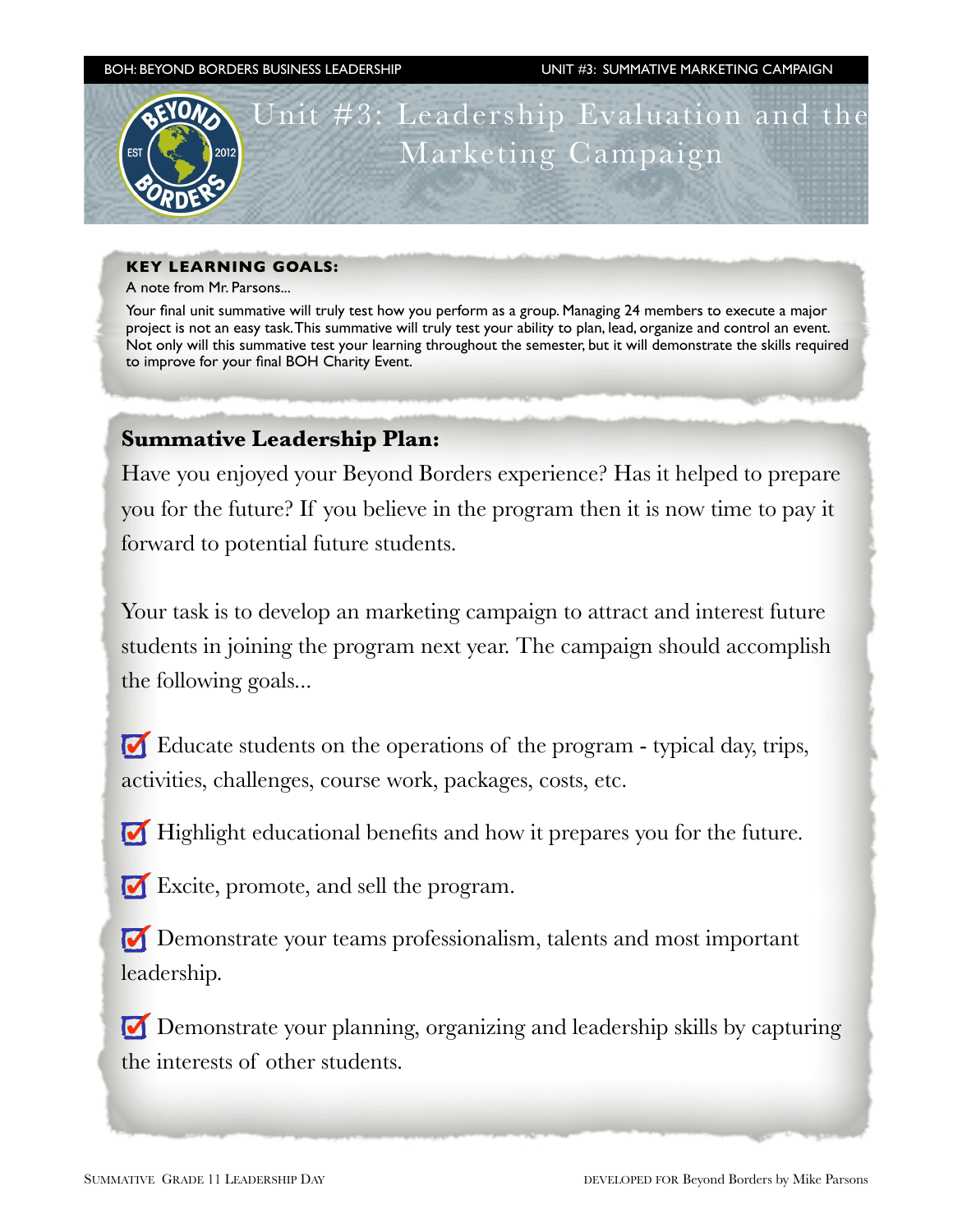You will have to divide your Human Resources to execute all of these tasks. Allocate the members of the class so that their best skills are put to use. You group should also elect 2 Operations Managers - these individuals will be the key members to communicate with other task operations managers, to ensure that your ideas will work effectively together for your day.

Although you will all work together on this event. You must break into teams that will act as managers/leaders for their own area. The two managers that you elect should be the only members to be working across departments (once you have divided your class into sections - you may begin with one main group to develop some overall concepts together).

**Approval, Promotion and Recruitment:** Have Mr. Parsons and the school administration a school site visit for promotion. Then market to Grade 11 students who may be interested in joining the program. Include promotional videos that can link to social media promoting the program. Ensure to complete regular meetings with Mr. Parsons and ideas have all ideas/marketing approved).

**Information Presentation:** As grade 11's join us for the day they should begin with a formal meeting in the recital hall. You should develop a presentation to education and excite the visitors about the Beyond Borders Program and all it has to offer.

 **Promotional Booth and Marketing Material:** Create numerous booths, posters, ads, videos, etc., highlighting all courses, best projects/ work, most exciting components of the program.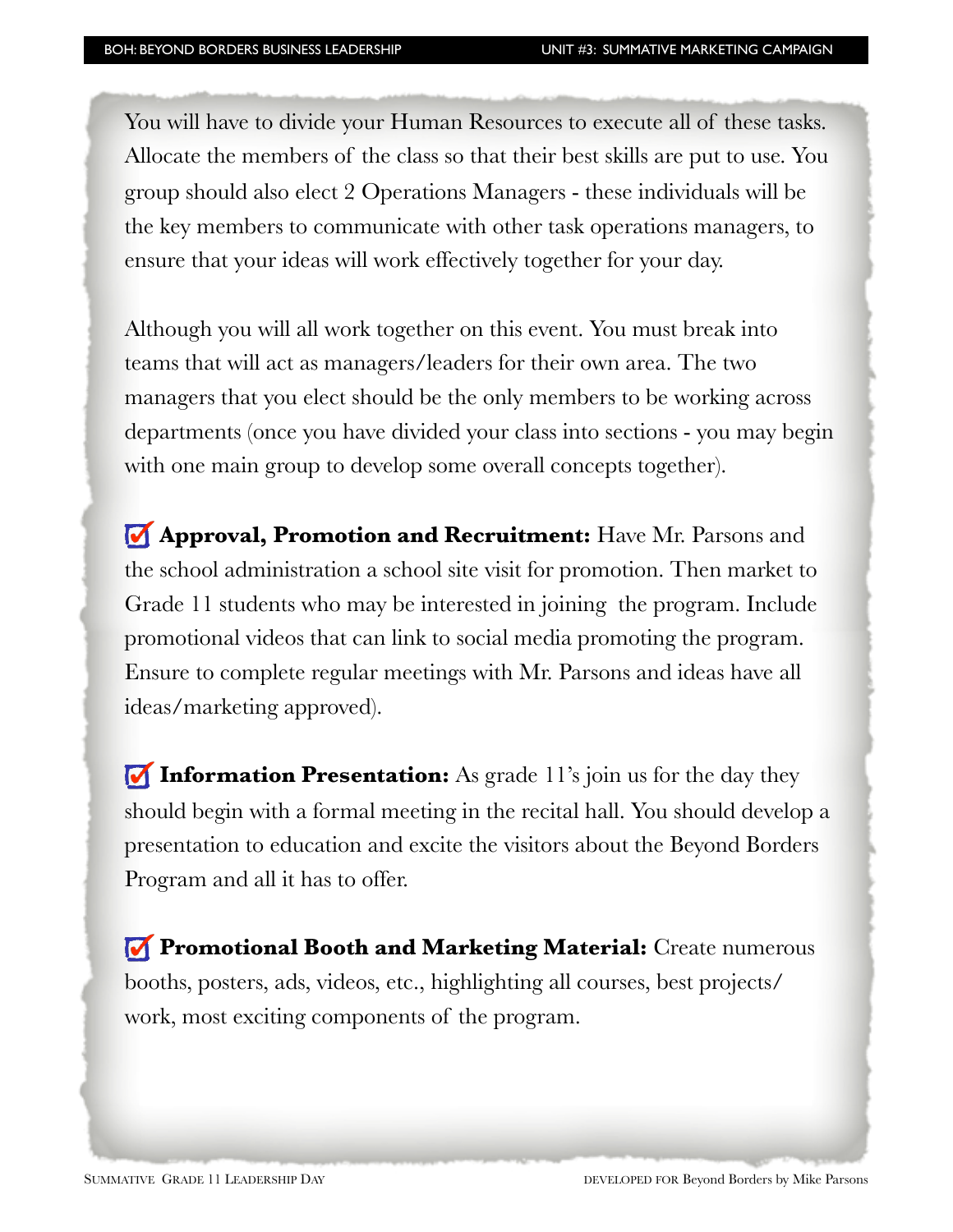**Assessment is based on your assigned management role and the quality of work produced, organization of work, professionalism, communication, dedication to the task at hand and an overall demonstration of leadership. You will support your team in all aspects (based on the organization designed by task managers).** 

**EX** Before beginning the project the class will review Mr. Parsons checklist/ **criteria for evaluation and then as a class we will develop a rubric to outline the requirements for success.** 

## **Evaluation Details:**

## *Operations/Marketing Plan and Meeting:*

 **Set up a meeting time with Mr. Parsons. During this meeting you are asked to submit an Operations and Marketing Report (for evaluation) and discuss your strategies and the details of your plans and the overall effectiveness of the plan. Ensure that your presentation is professional, clear, organized and most important designed with effective strategies do demonstrate strong marketing abilities.** 

**Implement planning tools to help you develop your concepts and ideas. Discuss your plans to allocate your human resources and the role that each member of the class will play for your component.** 

## **/10 Communication Marks**

#### **Student Event Expectations and Check List Criteria for Plan/Meeting:**

 **Demonstrate effective use of business communication documents (e.g., business reports, correspondence).** 

 $\Box$  Demonstrate appropriate techniques for making group and individual presentations (e.g., use **a variety of appropriate visual aids, make eye contact where appropriate, speak clearly).** 

**Analyse the relationship between an organization's objectives and the human- resource process (e.g., planning, recruitment, selection).** 

**Explain the use of effective short-term planning tools and strategies (e.g., policies, operational plans, planning approaches) and long-term planning tools (e.g., bud- gets, strategic plans, simulations, forecasts).** 

**Analyse the importance of individual and group creativity in planning.** 

**Identify and describe the impact and importance of legal considerations in the humanresource process.** 

 $\Box$  Describe tools and strategies used in the planning process (e.g., participatory planning, **benchmarking, scenario planning)** 

**Explain the importance of the strategic planning process and describe the levels of strategic planning (corporate, business, functional) in an organization.**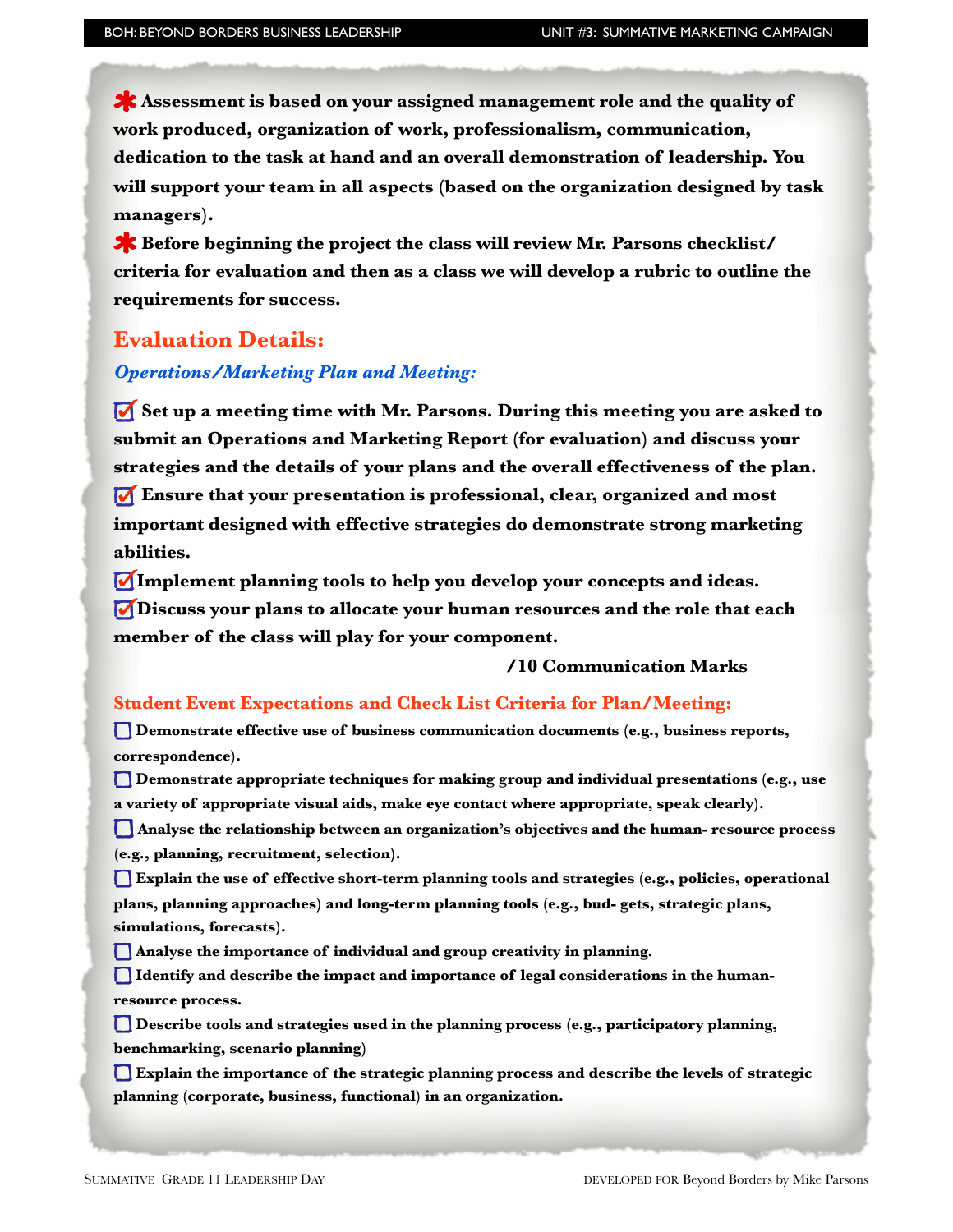## **Student Leadership:**

í

**Evaluation will also be based on Mr. Parsons observations during work periods, quality of work produced, demonstration of leadership planning tasks and execution, dedication to work, professionalism, organization, communication, etc. Review the detailed criteria for success below...** 

## **/20 Application Marks**

| <b>Student Event Expectations and Check List Criteria for Individual Leadership:</b>                              |
|-------------------------------------------------------------------------------------------------------------------|
| Demonstrate an understanding of appropriate planning tools and techniques in a variety of situations.             |
| Meeting plans and logs are developed and implemented.                                                             |
| Sets goals and objectives (including timelines/deadlines) and works towards completion. Forecast plans are        |
| created where appropriate.                                                                                        |
| Contingency plans are created for potential problems.                                                             |
| Arrives to class prepared.                                                                                        |
| Apply different problem solving strategies to a variety of management planning challenges.                        |
| Analyzes and chooses among complex task and problems.                                                             |
| Implements plans and evaluates results.                                                                           |
| Manages performance (in terms of cost, time, quality and quantity) and takes corrective action.                   |
| Contingency plans are prepared.                                                                                   |
| Demonstrate the use of appropriate communication techniques related to business management.                       |
| Professionalism in language.                                                                                      |
| Organization of thoughts, ideas, plans. Implementation of course concepts into practice. Instructions are         |
| understood by the receiver. Avoid distractions to communication.                                                  |
| <b>Listen to others.</b>                                                                                          |
| Provide feedback for team members.                                                                                |
| Deal with conflict effectively.                                                                                   |
| Use proper vocabulary in oral communication.                                                                      |
| Business terminology is used where appropriate.                                                                   |
| O<br>Clear, organized instructions and explanations are provided. Demonstrates a willingness to share and provide |
| opinions/ideas.                                                                                                   |
| Demonstrate the effective use of information and communication technology.                                        |
| Where appropriate implement technology to support our event. This may include; E-mail software, Word,             |
| Excel, PowerPoint, Publisher, graphic design software, movie software, etc.                                       |
| Demonstrate an understanding of proper leadership techniques in a variety of situations.                          |
| A leader brings a clear and compelling sense of the future as well as an understanding of the actions needed to   |
| get there successfully.                                                                                           |
| Provide team members with clear direction (instructions, goals, timelines, incentives, etc.).                     |
| Provide a variety of strategies to motivate, inspire and encourage employees.                                     |
| Offer solutions and implement decisions to complex tasks and problems.                                            |
| Demonstrate characteristics of leaders (ethical, focused, responsible, driven, professional, dependable, etc.)    |
| <b>Celebrates achievements, shows enthusiasm, help others to act, sets the example.</b>                           |
| I Involve others is selecting their work assignments and task methods.                                            |
| Creates an environment of cooperation, information sharing, discussion, and shared ownership of goals.            |
| Encourages others to take initiative, make decisions, and use their knowledge.                                    |
| Finds out what others think and lets them help design solutions.                                                  |
| Gives others the freedom to put their ideas and solutions into practice.                                          |
|                                                                                                                   |
|                                                                                                                   |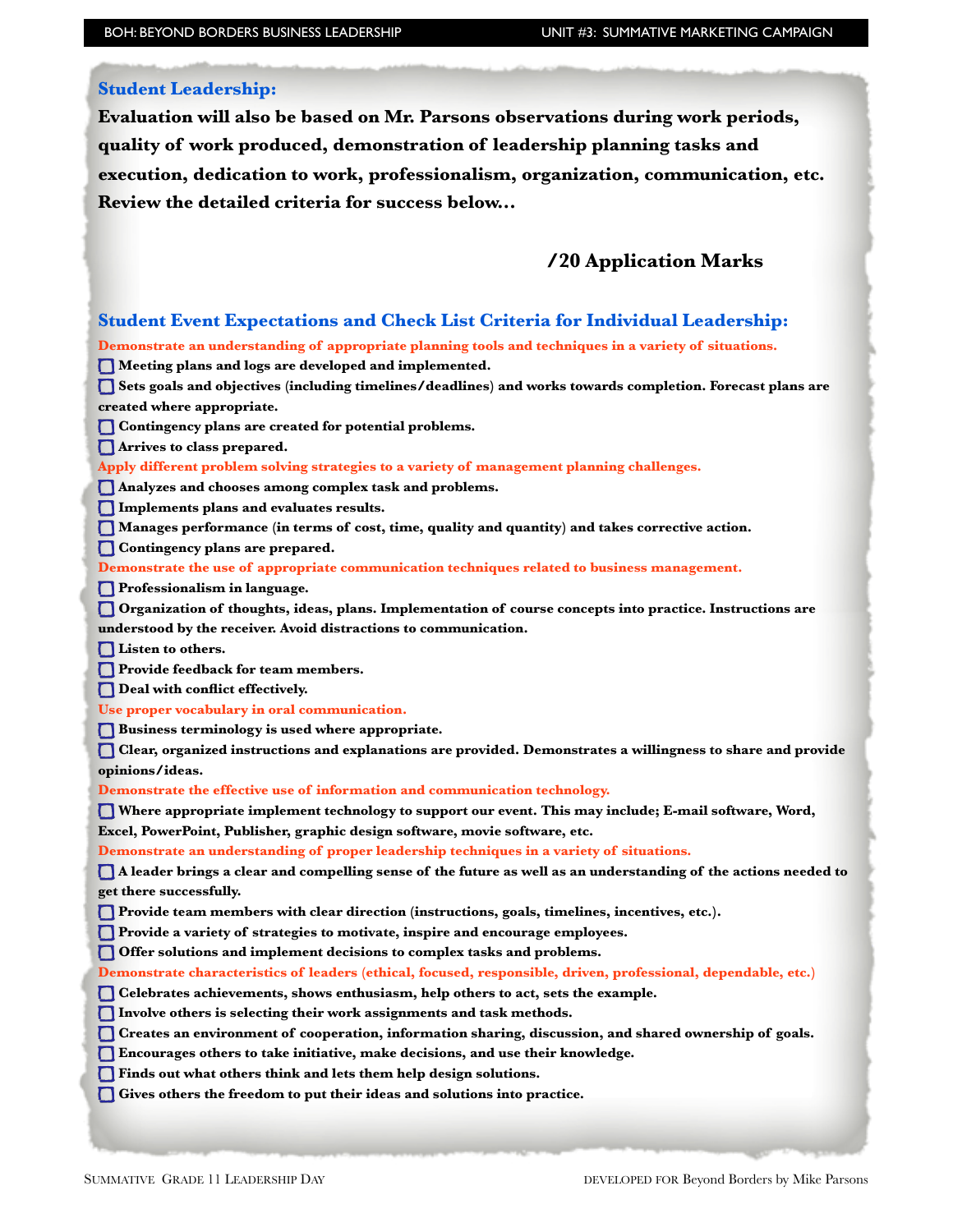**Apply an understanding of various organizational structures used to manage workforce effectively. Structures an effective organization based on our event needs and resources.** 

**Provides contingency plans and makes necessary changes to organizational problems. Creates project** 

- **managers for specific tasks where appropriate.**
- **Creates effective workforce plans for the event day.**
- **C** Supports organizational workforce needs (ie. staff shortages).
- **Reduces waste (ie. time management) and implements best practices with resources provided.**

## **Key Assessment/Summary of Leadership Goals:**

 **Apply an understanding of human behaviour to explain how individuals and groups function in the workplace.** 

 **Demonstrate an understanding of group dynamics.** 

 **Demonstrate an understanding of proper leadership techniques in a variety of situations.** 

## **Organization and Quality of Management:**

- **Was all the critical information included?**
- **Were you effective in achieving the project goals?**
- **Did your team perform well together?**
- *M* How did you manage team members?
- **Were activities well organized and clear for guest to follow?**
- *<u>V* Were timelines effective?</u>

#### **/20 Application Marks**

## **Student Expectations and Check List Criteria for Organization and Management:**

 **Apply different problem-solving strategies to a variety of management planning challenges.** 

 $\Box$  Demonstrate the ability to use time management techniques.

 **Apply business teamwork skills to carry out projects and solve problems.** 

**Explain how organizational design (e.g., communication channels, team structures,** 

**alternative work schedules) can support a positive corporate culture.** 

**EXECUTE:** Demonstrate an understanding of the various organizational structures used to **manage the workforce effectively.** 

 **Assess the ways in which organizational structures have changed to adapt to the changing nature of work.** 

**Evaluate the role of human resources within an organization.**